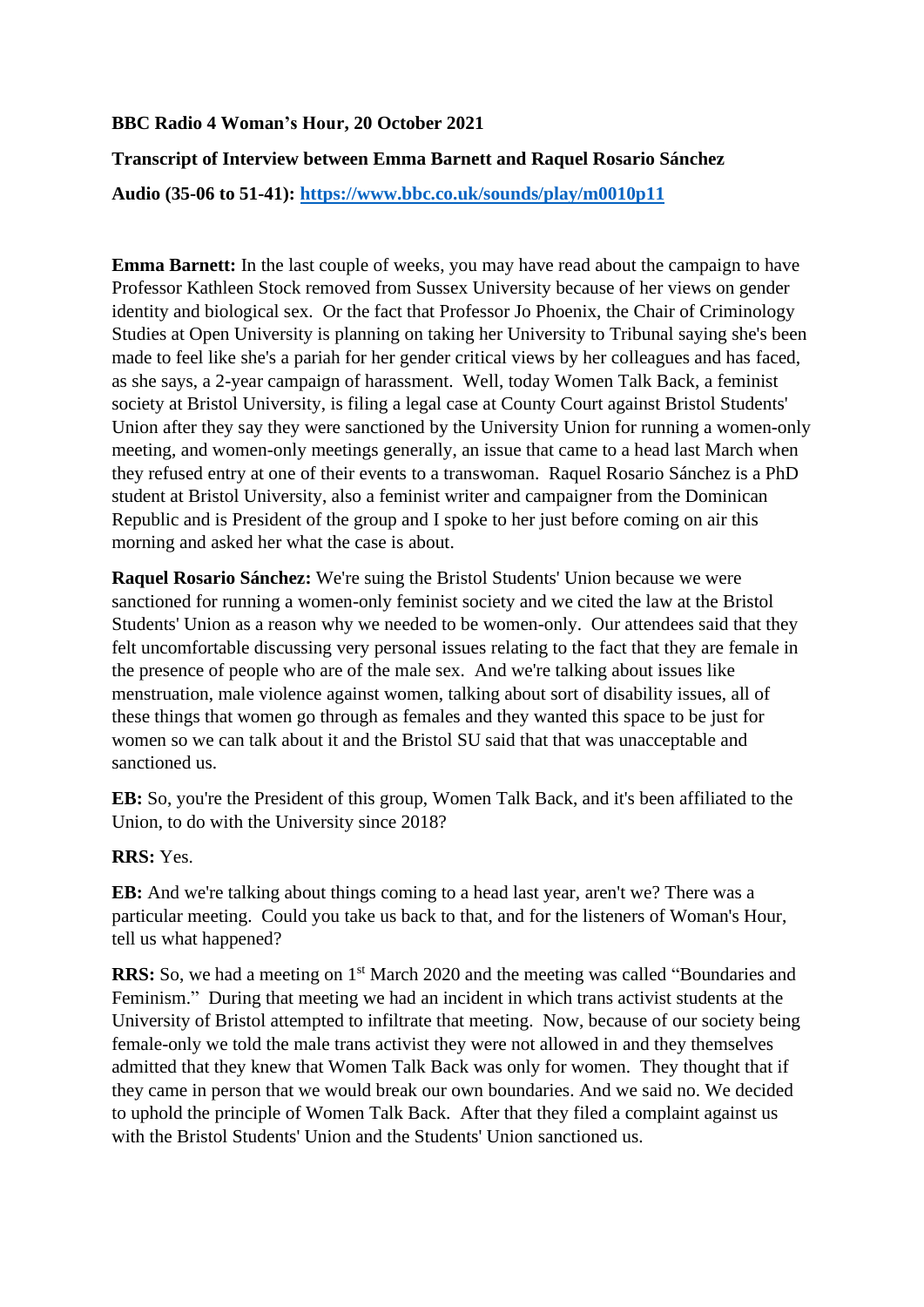**EM:** Let's come to what happened next in just a moment but so I'm clear on what happened at that event, how did you know that those people, as you describe them, were activists?

**RRS:** Because they had already targeted us at different events that we had held and we knew them from around campus because every time we held a feminist event they would come and target us.

**EB:** How many people are we talking about?

**RRS:** At the March 1<sup>st</sup> incidents there were two students.

**EB:** Two students. And you describe them as trans activists. Are they transwomen?

**RRS:** The transwoman wanted to come in.

**EB:** The transwoman wanted to come in. And who else were they with?

**RRS:** They were with a female student. And we told the female student "Of course you're welcome to come in, this is a women-only society," but we told the male student that they couldn't come in.

**EB:** Or a transwoman as they identify. So why wouldn't you let a transwoman come to the meeting?

**RRS:** Because our attendees have repeatedly said that it is important for them to be in a female-only space so they can discuss sensitive issues relating to the fact that they're female and they said that this was … they felt uncomfortable discussing it in a mixed-sex environment and that in order to protect their privacy, their safety and their dignity we had to be single-sex.

**EB:** And then you're saying that this person, along with perhaps with the other person – you tell me – went to the Union and reported the group.

### **RRS:** Yes.

**EB:** And what evidence do you have that they wanted to come to the meeting to be part of the meeting, or not, in terms of what you're saying about them as activists makes it sound like you believe they were coming deliberately to disrupt your group?

**RRS:** They told us. They told us during the night that they knew that we were a single-sex society. They told us that they knew that we were using the single sex exemptions in the Equality Act but that they thought "well, if we showed up in person we thought that you would just allow us in" and we didn't.

**EB:** And was it an angry clash? Did it get violent? Just so, again, we can imagine the scene.

**RRS:** Well, it was a 45-minute standoff in which I, as President and some of the other women, in the group had to repeat the law over and over again just to, to sort of stress the point that there's a reason why – we're not being female-only to be hateful. We're doing it because we want to prioritise the experiences and the needs of our attendees. And also, I just want to point out, like, we welcome the fact that there are other societies on campus, almost all of the other societies on campus, are open to everyone so we encourage the fact that there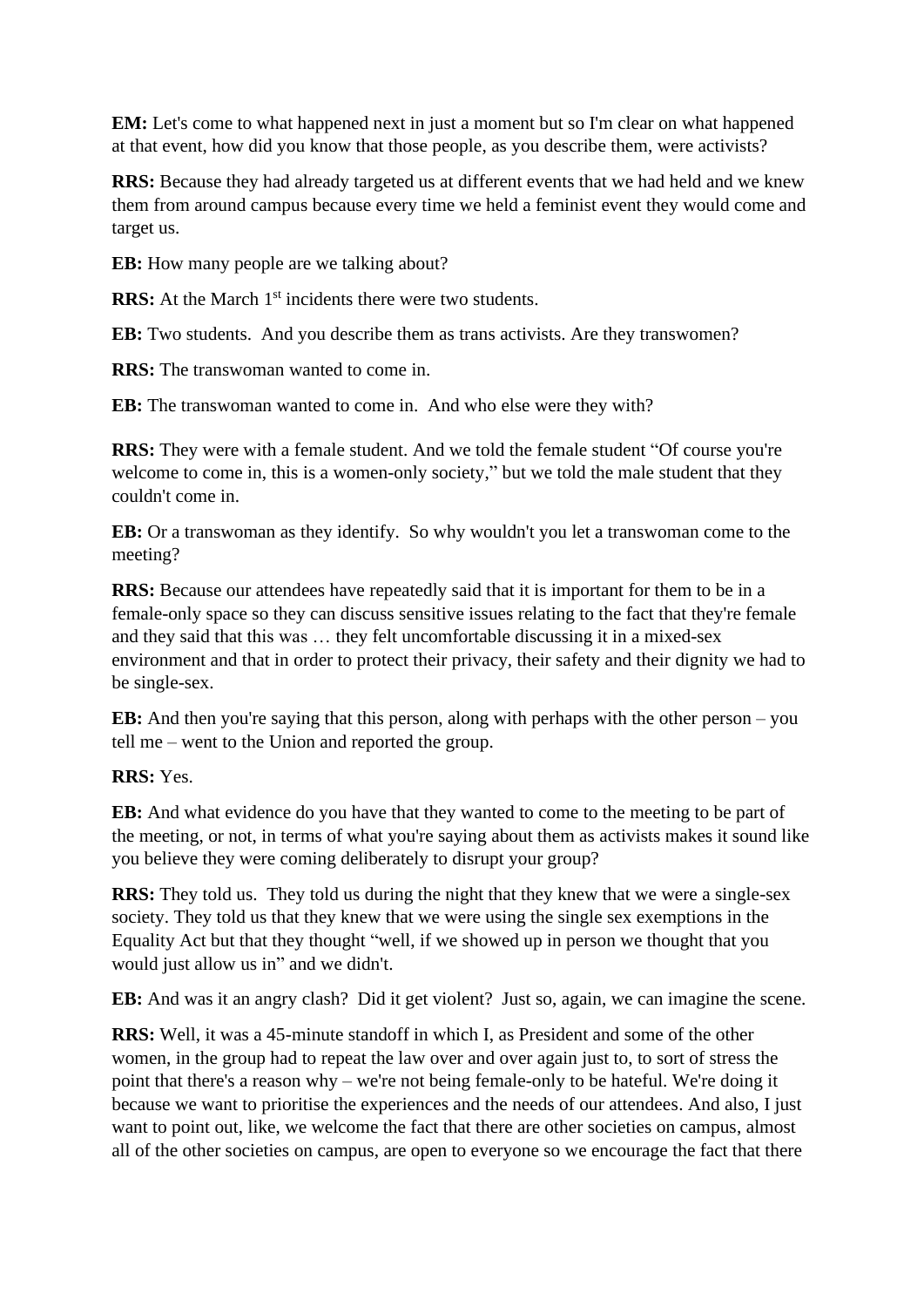is an LGBT student society, there is another feminist society that is open to everyone, it just so happens that in ours we centre women.

**EB:** And you then say they went, both of them, to complain to the Union and you were sanctioned. What does that mean? Have you been able to meet as a group since?

**RRS:** No. We were sanctioned and we were told that we had to undergo mandatory diversity and inclusion training essentially to teach all of us that we had to be inclusive of the male sex in our female-only society. We were told that I couldn't run as President or as any leadership position for the next 2 years and that we had to modify our constitution. In our constitution we cite explicitly the Equality Act 2010 and they said that we couldn't do that so we had to change the nature of our student society.

**EB:** Your group let's in, as you say, women but not just student women, so women from outside the University?

**RRS:** Yes, because we want to make the point that … consciousness raising, what we do is we gather together as women and we talk about all of these little experiences that we're taught are isolated incidents and when we discuss them together, we realise that they are part of a larger pattern in society and that's what consciousness raising is. So, for us it's important that women who have never received an education, who cannot afford to be students at the University of Bristol, that they feel welcome too but …

**EB:** But, so the reason I also ask that is some people listening to this might be thinking, well, if it's such an important group, obviously lockdown happened and other things happened last year, but if it's such an important group and you want to be able to meet and you include women who are not part of the University, why not take it away from the University, why not have the meeting elsewhere in a, I don't know, a church hall or somewhere else?

**RRS:** Well, there are some perks to being a feminist student society that is affiliated with the Bristol Students' Union for example we had a space at the Multifaith Chaplaincy, and that's where we held our meetings every Sunday, if we wanted to have large events it means that we didn't have to pay venue costs – if you're not affiliated you have to pay venue costs – but by being affiliated we didn't have to pay those hundreds of pounds and we got some sort of support in that way.

**EB:** But you haven't been able to meet since last year.

**RRS:** Yes.

**EB:** And to clarify that point, is that because you've been sanctioned, as you say, ...

**RRS:** Yes.

**EB:** … or because of lockdown?

**RRS:** Because we'd been sanctioned.

**EB:** Your understanding of how those sanctions would be lifted is what?

**RRS:** Well, we would have to comply with the demands of the Bristol Students' Union which is that we stop being female-only.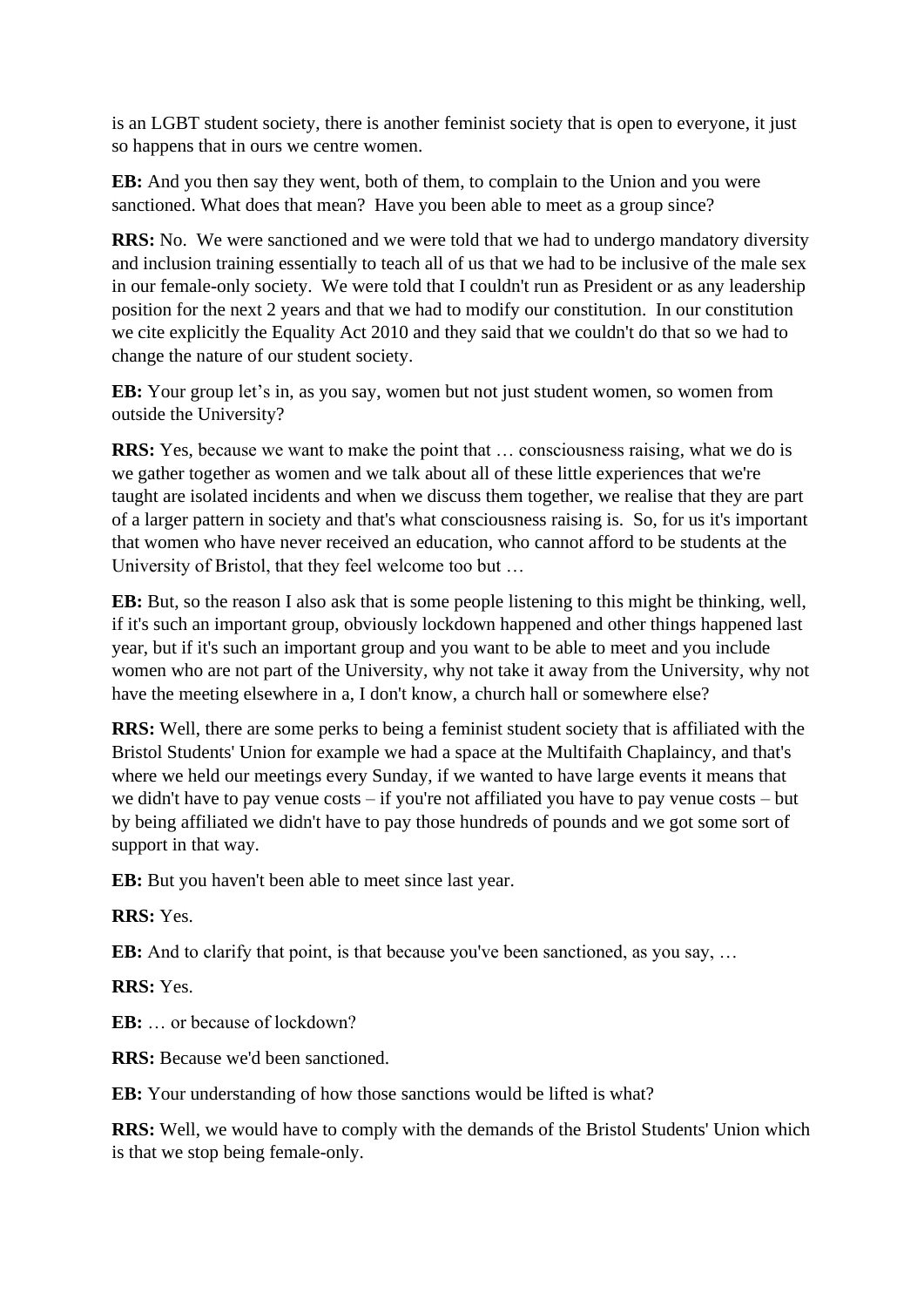**EB:** And so now you're in a situation where you're taking this to Court. I've got a statement here from the Union saying: "We appreciate this is a serious and important matter, we've received a Letter Before Action from Raquel's lawyers on the 11<sup>th</sup> October, we're in the process of replying to that letter and expect to continue a dialogue over the coming months." That's from Noelle Rumball, the Co-Chair of Bristol's Students' Union Trustee Board. Why is it so important to you to take this action?

**RRS:** This isn't something that happened suddenly. We have spent the past 4 years trying to be in that dialogue with the Bristol Students' Union, to let them know why it is so important for our attendees and for us to centre the lives and the experiences of women and at every single stage we have faced rejection and we have faced, sort of, disapproval. So, it's not something that we decided to take lightly. We are taking this litigation because we know that the law is crystal clear on this: women are allowed to have single-sex spaces and services. But what's happening around the country is that women are frightened to use the law because we think that if we use the law then we will be labelled transphobic but then when we do use the law then we're sanctioned and that's unacceptable. Women shouldn't have to resort to raising thousands of pounds just to have the rights that they already hold being upheld.

**EB:** There is a difference of course though between being sanctioned, which is what you just described, and then you said before this incident last March there was already issues, disapproval – what do you mean by that?

**RRS:** Well, every time we tried to have a meeting, public meeting with feminist speakers, for example Julie Bindel or Pragna Patel from Southall Black Sisters, the Bristol Students' Union would make us pay for security because they admitted that there was a risk that all of our meetings were going to be targeted by trans activists. Now, the answer to that is, it the Bristol Students' Union or the University of Bristol that should create policies to contain their trans activist students, instead they made us responsible for their behaviour and we were the ones being targeted.

**EB:** Because we should also say, I should also say at this point, that you're taking your own case against the University, so this is not the Union. You first made a complaint back in 2018. What is that case about?

**RRS:** The case is about a campaign of vilification and intimidation that I have endured ever since I became a student, a PhD student at the University of Bristol …

# **EB:** Your PhD is in?

**RRS:** Gender and Violence. So, when I came to the United Kingdom, I was already a feminist writer and I was invited to an event by the feminist organisation Woman's Place UK and the second that that event was announced trans activist students at the University of Bristol thought that that was unacceptable so they became enraged by the fact that as a PhD student I was participating in feminism that they didn't agree and they started a vilification and intimidation campaign. That went on for almost 2 years. I filed a complaint because the University policies are very clear that that is not acceptable. The University selected some students and started a disciplinary process against some of them and that went on for over a year and a half. Throughout the students kept targeting me at every single event that I would go to, and what I mean by that is that trans activist students were encouraging people to like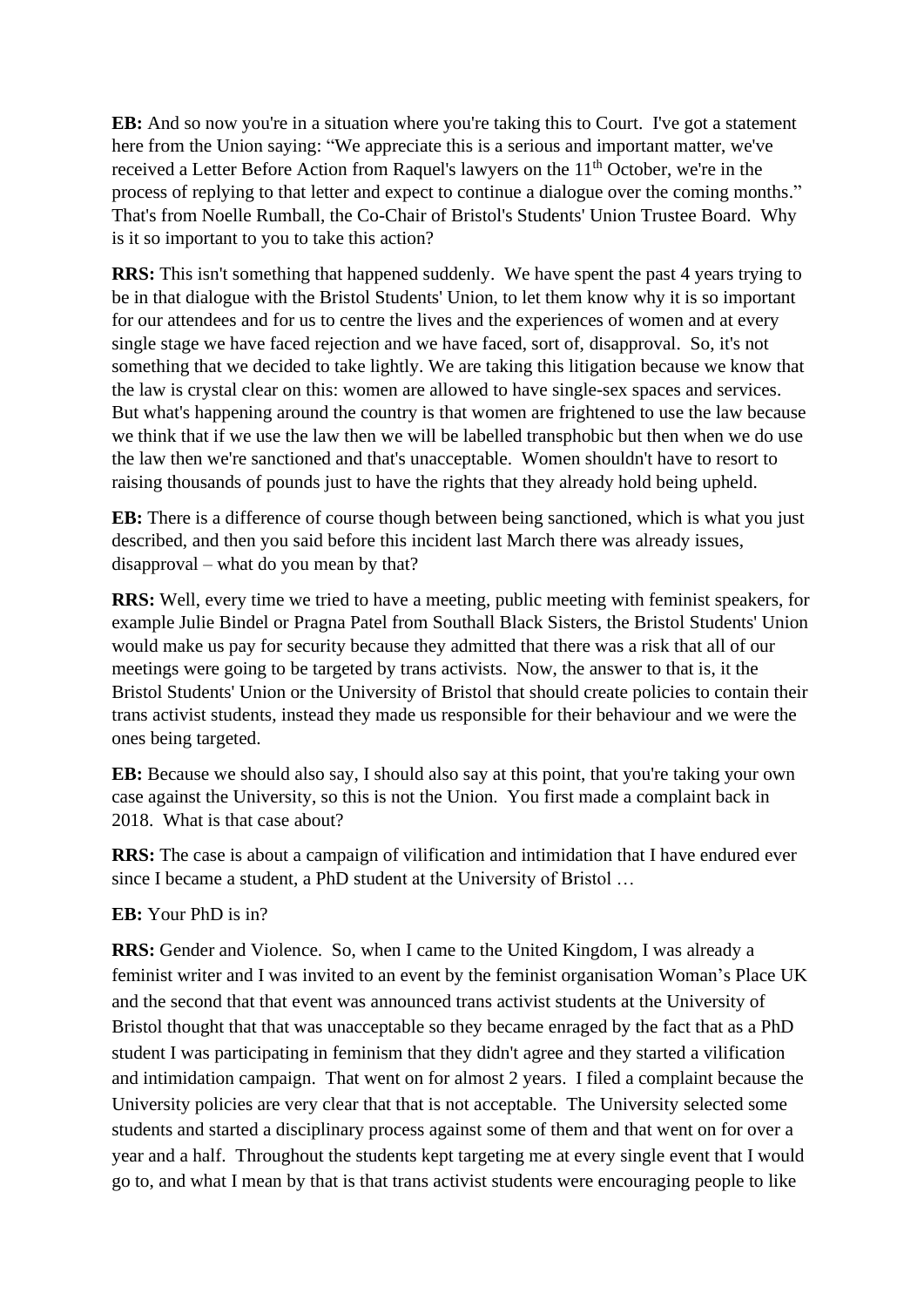physically assault me, to punch me, to throw eggs at me. When I was due to give evidence, they were encouraging people to yell that I was "scum, scum, scum". So, obviously the University named that behaviour bullying, harassment and unacceptable behaviour. At that point the University's … the trans activist bullies got legal representation and I was crossexamined by my bullies' barristers; I was also asked questions by the University's lawyers. Keep in mind, all I did was decide to chair a feminist meeting and I'm the only person who has had to answer questions about that. And then at one point the University decided to drop the disciplinary process citing security concerns by their own balaclava-clad students who would protest every single hearing and every single meeting that I attended. So, what I'm saying is: that is not acceptable. That is a climate of intimidation, vilification that has been fomented in universities.

**EB:** I want to go back to that in just a moment, but what was the upshot of those investigations, the University's investigations?

**RRS:** Nothing happened.

**EB:** Nothing happened at all against anyone?

**RRS:** No, no. Nothing. No. The only thing that happened is that I was cross-examined and I was asked questions about my feminist views but the people who were actually targeting me and encouraging people to physically assault me never had to answer questions.

**EB:** A spokesperson for the University of Bristol says this: "All concerns about harassment and bullying, or bullying, are taken seriously and, where appropriate, action is taken in accordance with University policies. Ms Sánchez has chosen to take legal action against the University. Given this we are unable to comment further." When you talk about trans activists, can you give us a sense, because again, you know, each person's life or each person's campus it seems there are different things going on and people would like to understand, I'm sure, the experience of that. Are you talking about whenever you did an event or are you talking about day to day and how many people are you talking about?

**RRS:** Well, when the bullying and harassment started back in January 2018, it was hundreds of people and I didn't know anyone, I had just gotten to the UK. And then at every single event it would be, I don't know, it would depend on the event but it was significant, like in the dozens of people. Yeah.

**EB:** And are they students?

**RRS:** Yeah, yeah, yeah.

**EB:** Okay. Because …

**RRS:** And the University acknowledged that they were students too. And I just wanted to say, you know, there's a reason why institutions have policies against bullying, harassment and the intimidation of people and that is because that has an impact on people. It has a negative impact on people so it's not just … it's not good enough to just say "well, we uphold free speech" or "we have these policies in place" if the policies are useless or if they refuse to use them because they are scared of their own trans activist students.